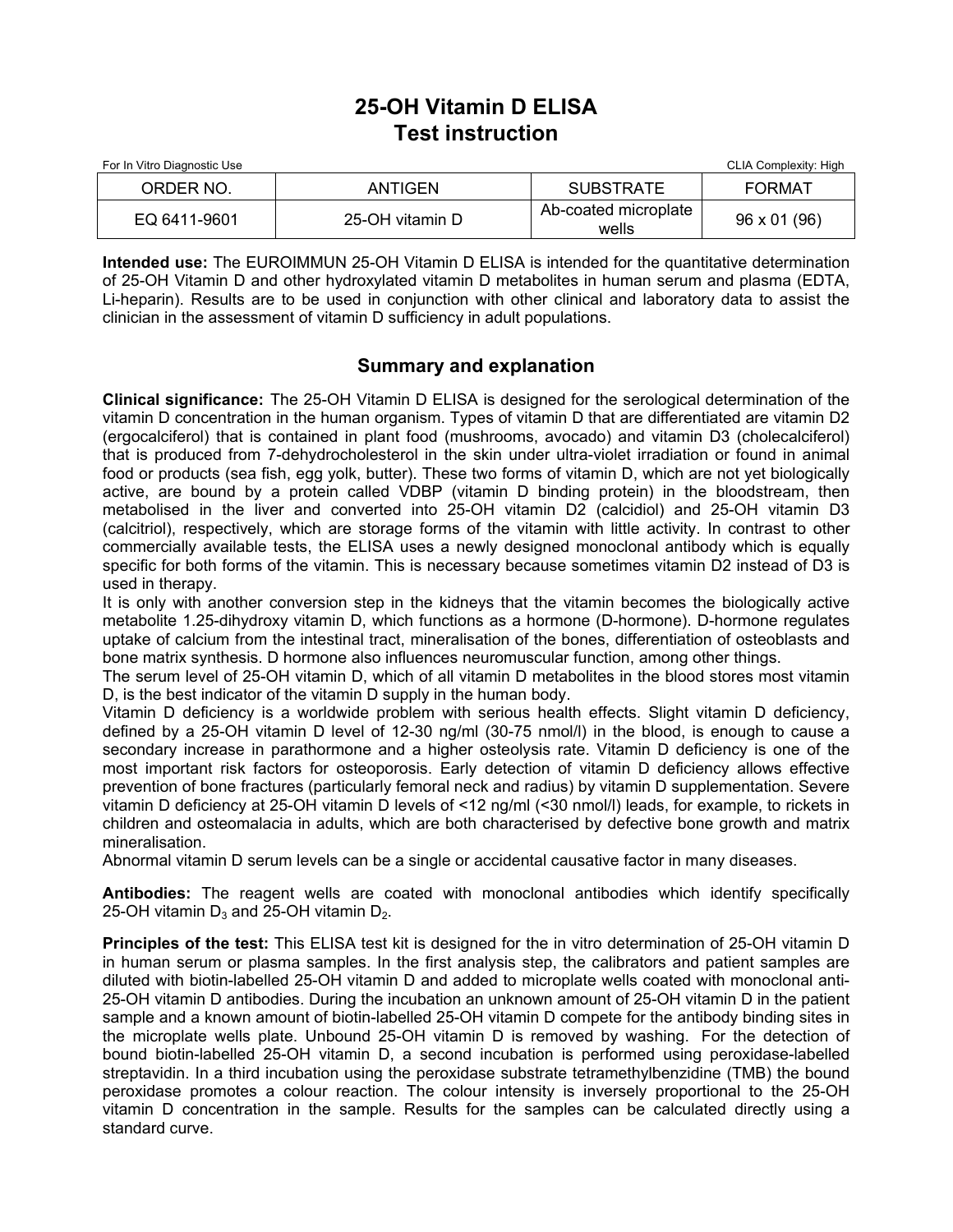

Medizinische Labordiagnostika A G



## **Materials supplied in kit**

#### **Contents of the test kit:**

|            | Component                                                               | Color     | Format            | Symbol                 |  |
|------------|-------------------------------------------------------------------------|-----------|-------------------|------------------------|--|
| 1.         | Antibody-coated (Sheep Monoclonal) microplate                           |           |                   |                        |  |
|            | wells 12 microplate strips each containing 8                            |           | $12 \times 8$     | <b>STRIPS</b>          |  |
|            | individual break-off wells in a frame, ready for use                    |           |                   |                        |  |
| 2.         | Calibrator 1 (0 ng/mL 25-OH vitamin D)                                  | red-brown | $1 \times 1.0$ ml | CAL <sub>1</sub>       |  |
|            | liquid in horse serum with preservatives                                |           |                   |                        |  |
| 3.         | Calibrator 2 (4 ng/mL 25-OH vitamin D)                                  | red-brown | $1 \times 1.0$ ml | CAL <sub>2</sub>       |  |
|            | liquid in horse serum with preservatives                                |           |                   |                        |  |
| 4.         | Calibrator 3 (10 ng/mL 25-OH vitamin D)                                 | red-brown | $1 \times 1.0$ ml | CAL3                   |  |
|            | liquid in horse serum with preservatives                                |           |                   |                        |  |
| 5.         | Calibrator 4 (25 ng/mL 25-OH vitamin D)                                 | red-brown | $1 \times 1.0$ ml | CAL <sub>4</sub>       |  |
|            | liquid in horse serum with preservatives                                |           |                   |                        |  |
| 6.         | Calibrator 5 (60 ng/mL 25-OH vitamin D)                                 | red-brown | $1 \times 1.0$ ml | CAL <sub>5</sub>       |  |
|            | liquid in horse serum with preservatives                                |           |                   |                        |  |
| 7.         | Calibrator 6 (120 ng/mL 25-OH vitamin D)                                | red-brown | $1 \times 1.0$ ml | CAL <sub>6</sub>       |  |
| 8.         | liquid in horse serum with preservatives<br>Control 1 (25-OH vitamin D) |           |                   |                        |  |
|            | liquid in horse serum with preservatives                                | red-brown | $1 \times 1.0$ ml | <b>CONTROL 1</b>       |  |
| 9.         | Control 2 (25-OH vitamin D)                                             |           |                   |                        |  |
|            | liquid in horse serum with preservatives                                | red-brown | $1 \times 1.0$ ml | <b>CONTROL 2</b>       |  |
|            | 10. Biotin (100x concentrate)                                           |           |                   |                        |  |
|            | 25-OH vitamin D labelled with biotin in solution                        | blue      | $1 \times 1.2$ ml | <b>BIOTIN 100x</b>     |  |
|            | 11. Sample buffer MES based liquid buffer pH 5.5                        | yellow    | 1 x 100 ml        | SAMPLE BUFFER          |  |
|            | 12. Enzyme conjugate, ready for use, BSA based                          |           |                   |                        |  |
|            | liquid buffer with Streptavidin-Peroxidase                              | blue      | $1 \times 12$ ml  | <b>CONJUGATE</b>       |  |
|            | 13. Wash buffer (10x concentrate)                                       | colorless | 1 x 100 ml        | <b>WASH BUFFER 10x</b> |  |
|            | liquid PBS based buffer with Tween                                      |           |                   |                        |  |
|            | 14. Chromogen/substrate solution (TMB/H <sub>2</sub> O <sub>2</sub> ),  | colorless | $1 \times 12$ ml  | <b>SUBSTRATE</b>       |  |
|            | ready for use                                                           |           |                   |                        |  |
|            | 15. Stop solution $(0.5 M H2SO4)$ , ready for use                       | colorless | $1 \times 12$ ml  | STOP SOLUTION          |  |
|            | 16. Test instruction                                                    |           | 1 booklet         |                        |  |
|            | 17. Quality control certificate                                         |           | 1 protocol        |                        |  |
| <b>LOT</b> | Lot                                                                     |           |                   | Storage temperature    |  |
| <b>IVD</b> | In vitro diagnostic medical device                                      |           |                   | Unopened usable until  |  |
|            |                                                                         |           |                   |                        |  |

*Calibrators and controls are supplied in liquid form and are horse serum based with active ingredients of 0.09% ProClin 950 and 0.09% sodium azide. Calibrators are 25-OH vitamin D3 spiked. Calibrators, controls and all used components should be treated as potentially infectious agents and disposal of in accordance with local and state regulations. No special treatment necessary for the use of the calibrators and controls except reagents must be mixed thoroughly before use either manually or by vortexing.* 

#### **Additional materials and equipment** (not supplied):

- **Automatic Microplate Plate Washer:** This is recommended, however, plate washing can be performed manually.
- **Plate Reader:** Capable of measuring optical densities at 450 nm and a reference wavelength of between 620 nm and 650 nm.
- **Calibrated Micropipettes:** For dispensing 500, 200 and 20 µl.
- **Multichannel pipette:** Recommended for dispensing 100 µl volumes of conjugate, substrate and stop solution.
- **Glass/Plastic tubes:** For sample dilution.
- **Vortex mixer.**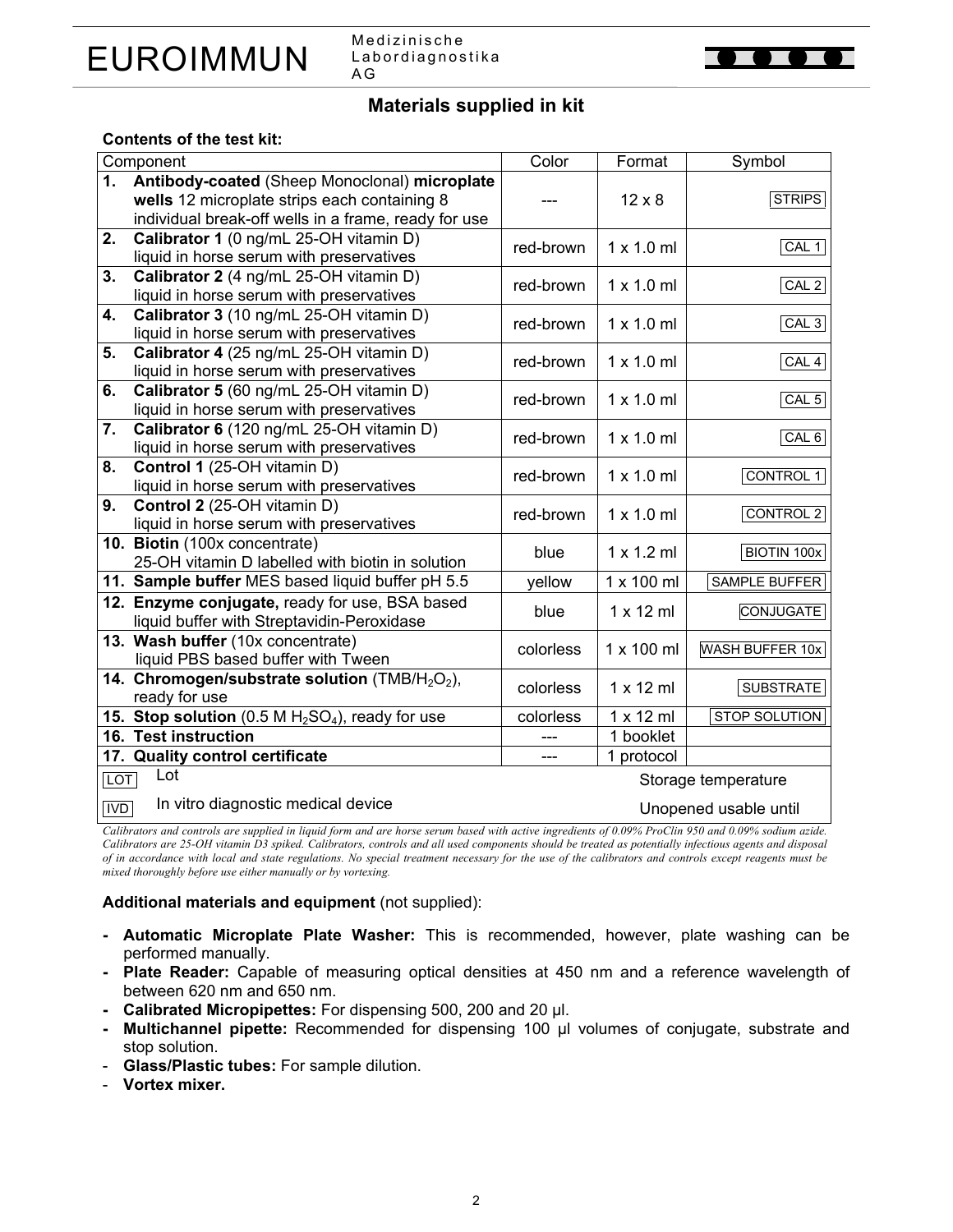Medizinische Labordiagnostika A G



## **Warnings and precautions**

- 1. **For in vitro diagnostic use. For use by laboratory professionals in a clinical or research laboratory setting.**
- 2. Before starting the assay, carefully read the instructions. Use only the valid version provided with the kit.
- 3. Observe prudent laboratory practice and safety guidelines. Avoid eye and skin contact with specimens and reagents. In case of eye or skin contact, wash off thoroughly with plenty of clean running water. Remove and wash contaminated clothing. In case of ingestion, obtain medical attention.
- 4. The serum contained in the calibrators and controls are of animal origin (horse). Handle kit reagents as if capable of transmitting an infectious agent. Appropriate precautions and good laboratory practices must be used in the storage, handling and disposal of the kit reagents. Disposal of kit reagents should be in accordance with local regulations.
- 5. Calibrators and controls are supplied in liquid form and are horse serum based with active ingredients of 0.09% ProClin 950 and 0.09% sodium azide. Avoid skin contact. Calibrators are 25- OH vitamin D3 spiked. No special treatment necessary for the use of the calibrators and controls except reagents must be mixed thoroughly before use either manually or by vortexing.
- 6. Some of the reagents contain sodium azide at a concentration of ≤ 0.09%. Sodium azide has been reported to form lead or copper azides in laboratory plumbing which may cause explosions. Rinse sink thoroughly with water after disposing of solutions containing azide.
- 7. **Storage and stability:** The test kit has to be stored at a temperature between +2°C to +8°C. Do not freeze. Unopened, all test kit components are stable until the indicated expiry date.
- 8. **Waste disposal:** Patient samples, calibrators, controls and incubated microplate strips should be handled as infectious waste. All reagents must be disposed of in accordance with local disposal regulations.
- 9. Material safety data sheets for this product are available upon request.

## **Preparation and stability of the reagents**

**Note:** All reagents must be brought to room temperature (+18°C to +25°C) approx. 30 minutes before use. After first use, the reagents are stable until the indicated expiry date if stored at +2°C to +8°C and protected from contamination, unless stated otherwise below.

- **Coated wells:** Ready for use. Tear open the resealable protective wrapping of the microplate at the recesses above the grip seam. Do not open until the microplate has reached room temperature to prevent the individual strips from moistening. Immediately replace the remaining wells of a partly used microplate in the protective wrapping and tightly seal with the integrated grip seam (Do not remove the desiccant bag).

Once the protective wrapping has been opened for the first time, the wells coated with antigens can be stored in a dry place and at a temperature between +2°C and +8°C for 4 months, but not longer than the indicated expiry date.

- **Calibrators and controls:** The reagents must be mixed thoroughly before use.
- **Biotin:** The biotin is a 100x concentrate. Mix thoroughly before diluting. The required volume should be removed with a clean pipette tip and diluted in sample buffer (1 part biotin plus 99 parts sample buffer). Example: 1 ml biotin concentrate plus 99 ml sample buffer. The working-strength biotin is stable for 2 weeks when stored at  $+2$  °C to  $+8$  °C. For longer storage freeze at -20 $\degree$ C.
- - **Sample buffer:** It can be used for sample dilution after adding the biotin concentrate.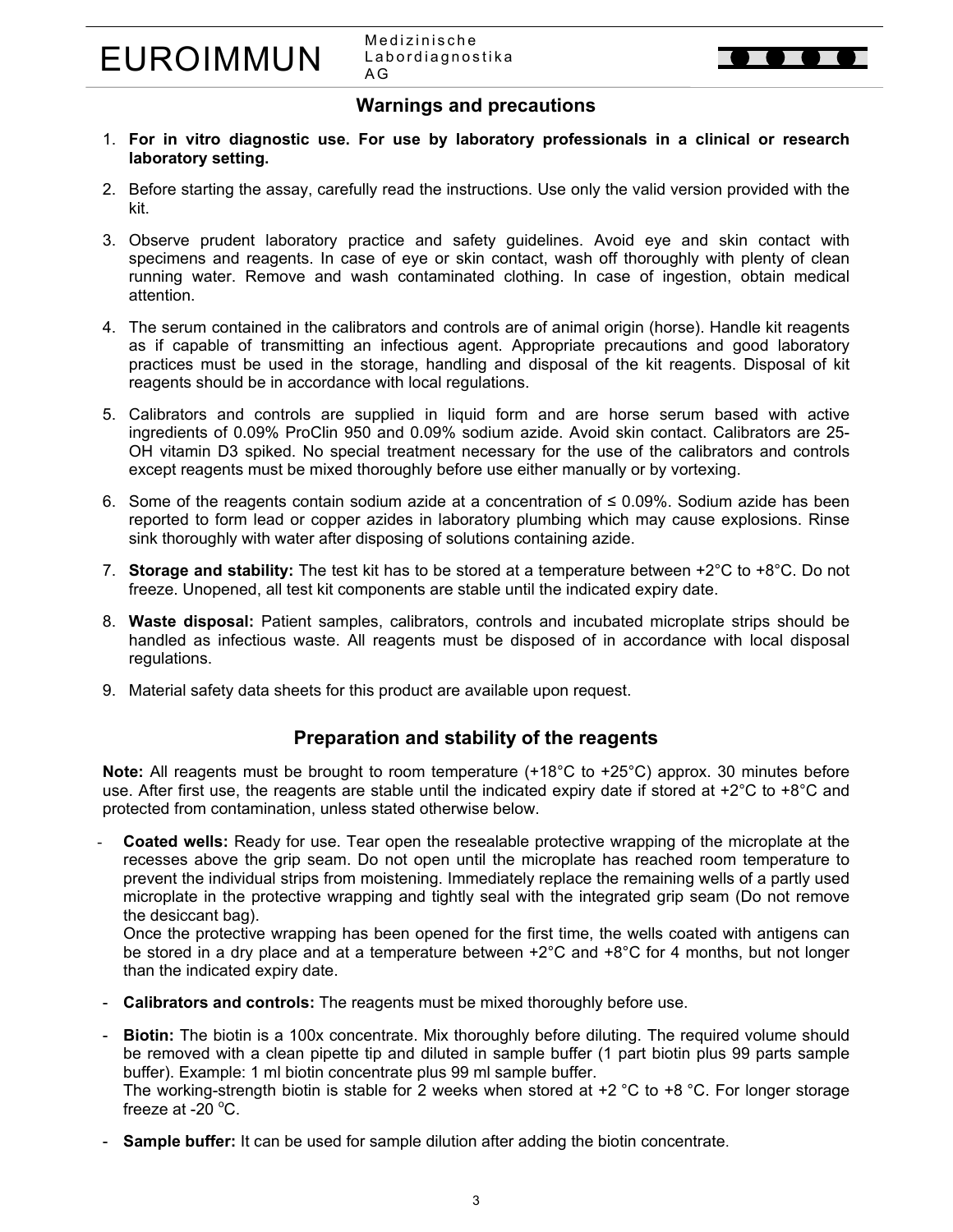Medizinische Labordiagnostika A G

- **Enzyme conjugate:** Ready for use. The enzyme conjugate must be mixed thoroughly before use.
- Wash buffer: The wash buffer is a 10x concentrate. If crystallization occurs in the concentrated buffer, warm it to 37°C and mix well before diluting. The quantity required should be removed from the bottle using a clean pipette and diluted with deionized or distilled water (1 part reagent plus 9 parts distilled water).

The working-strength wash buffer is stable until the expiry date when stored at +2  $\degree$ C to +8  $\degree$ C and handled properly.

- **Chromogen/substrate solution:** Ready for use. Close the bottle immediately after use, as the contents are sensitive to light. The chromogen/substrate solution must be clear on use. Do not use the solution if it is blue colored.
- **Stop solution: Ready for use.**

## **Preparation and stability of the patient samples**

**Sample material:** Human serum or EDTA or heparin plasma.

**Stability:** CLSI (formerly NCCLS) Document H18-A2 recommends the following storage conditions for samples: Samples should be stored at room temperature no longer than 8 hours. If the assay will not be completed within 8 hours, the samples should be refrigerated at 2-8°C. If the assay will not be completed within 48 hours, or for shipment of the sample, samples should be frozen at -20°C or lower. Frozen samples must be mixed well after thawing and prior to testing. Diluted samples should be incubated within 8 hours. Do not use bacterially contaminated samples.

**Please note:** Diluted samples should only be used for one test run and subsequently discarded. Always use fresh samples and calibrator dilutions for every test run!

**Performance:** The calibrators/controls and patient samples for analysis are diluted 1:26 in working strength biotin.

Always pipette the samples and calibrators into the dilution tubes first (not included in kit; adequate are common commercial available single-use tubes consisting of borosilicateglas, polypropylene or polystyrene). Then add the working strength biotin within 5 minutes and leave to act for 10 minutes at room temperature.

Example: Add 0.5 ml of working strength biotin to 20 µl of sample and mix thoroughly (vortex). Incubate the mixture for at least 10 minutes at room temperature  $(+18^{\circ}C$  to  $+25^{\circ}C)$ . The samples can subsequently be pipetted into the reagent wells according to the pipetting scheme.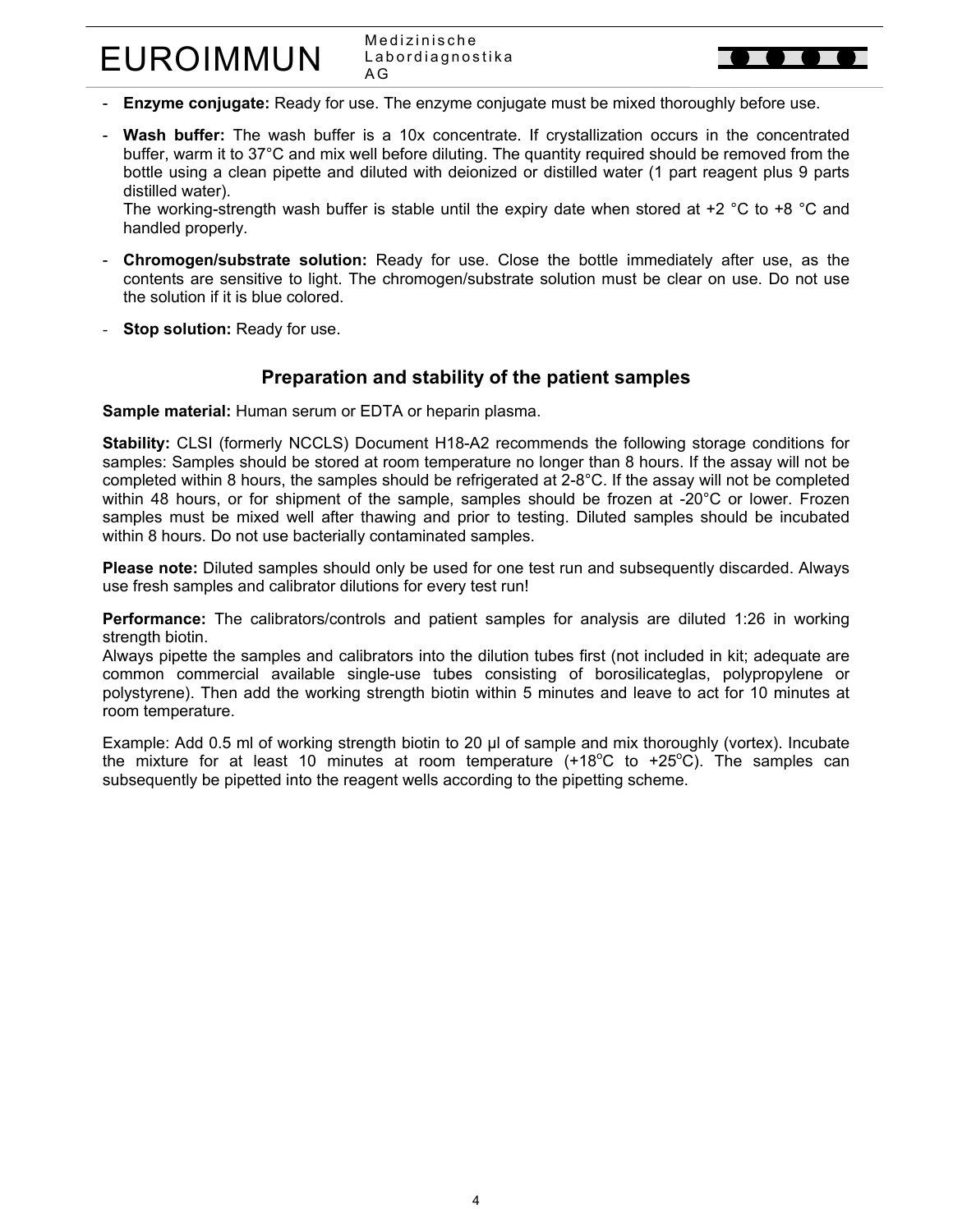

Medizinische Labordiagnostika A G



### **Procedure**

#### **(Partly) manual test performance**

- **Sample incubation:**   $(1<sup>st</sup> step)$ Pipette **200 µl** of sample diluted in biotin/sample buffer into each of the microplate wells. Incubate for **2 hours** at room temperature (+18 °C to  $+25$  °C).
- **Washing:** Manual: Empty the wells and subsequently wash 3 times using 300 µl of working strength wash buffer for each wash. Automatic: Wash reagent wells 3 times with 450 µl of working strength wash buffer (program setting: e.g. TECAN Columbus Washer "Overflow Modus"). Leave the wash buffer in each well for 30 to 60 seconds per washing cycle, then empty the wells. After washing (manual and automated tests), thoroughly dispose of all liquid from the microplate by tapping it on absorbent paper with the openings facing downwards to remove all residual wash buffer.
- **Enzyme conjugate incubation:**   $(2^{nd}$  step) Pipette **100 µl** of enzyme conjugate (streptavidin-peroxidase) into each of the microplate wells and incubate for **30 minutes** at room temperature (+18 °C to  $+25$  °C).

**Washing:** Empty the wells. Wash as described above.

- **Substrate incubation:**   $(3<sup>rd</sup> step)$ Pipette **100 µl** of chromogen/substrate solution into each of the microplate wells. Incubate for **15 minutes** at room temperature (+18°C to 25°C) (protect from direct sunlight).
- **Stopping the reaction:** Pipette **100 µl** of stop solution into each of the microplate wells in the same order and at the same speed as the chromogen/substrate solution was introduced.
- **Measurement: Photometric measurement** of the colour intensity should be made at a wavelength of 450 nm and a reference wavelength between 620 nm and 650 nm **within 30 minutes of adding the stop solution.** Prior to measuring, slightly shake the microplate to ensure a homogeneous distribution of the solution.

#### **Test performance using fully automated analysis devices**

Sample dilution and test performance are carried out fully automatically using the analysis device. The incubation conditions programmed in the respective software authorised by EUROIMMUN may deviate slightly from the specifications given in the ELISA test instruction. However, these conditions were validated in respect of the combination of the EUROIMMUN Analyzer I, Analyzer I-2P or the DSX from Dynex and this EUROIMMUN ELISA. Validation documents are available on inquiry.

Automated test performance using other fully automated, open system analysis devices is possible, however, the combination should be validated by the user.

|   |                 |                |      |                | $-$ | v r |                |   |   |    |    |    |
|---|-----------------|----------------|------|----------------|-----|-----|----------------|---|---|----|----|----|
|   | $\mathbf{1}$    | $\overline{2}$ | 3    | $\overline{4}$ | 5   | 6   | $\overline{7}$ | 8 | 9 | 10 | 11 | 12 |
| Α | C <sub>1</sub>  | P<br>1         | P9   |                |     |     |                |   |   |    |    |    |
| B | C <sub>2</sub>  | P 2            | P 10 |                |     |     |                |   |   |    |    |    |
| C | C <sub>3</sub>  | P 3            | P 11 |                |     |     |                |   |   |    |    |    |
| D | C 4             | P 4            | P 12 |                |     |     |                |   |   |    |    |    |
| E | C <sub>5</sub>  | P 5            | P 13 |                |     |     |                |   |   |    |    |    |
| F | C <sub>6</sub>  | P 6            | P 14 |                |     |     |                |   |   |    |    |    |
| G | Co <sub>1</sub> | P 7            | P 15 |                |     |     |                |   |   |    |    |    |
| н | Co <sub>2</sub> | P 8            | P 16 |                |     |     |                |   |   |    |    |    |

#### **Pipetting protocol**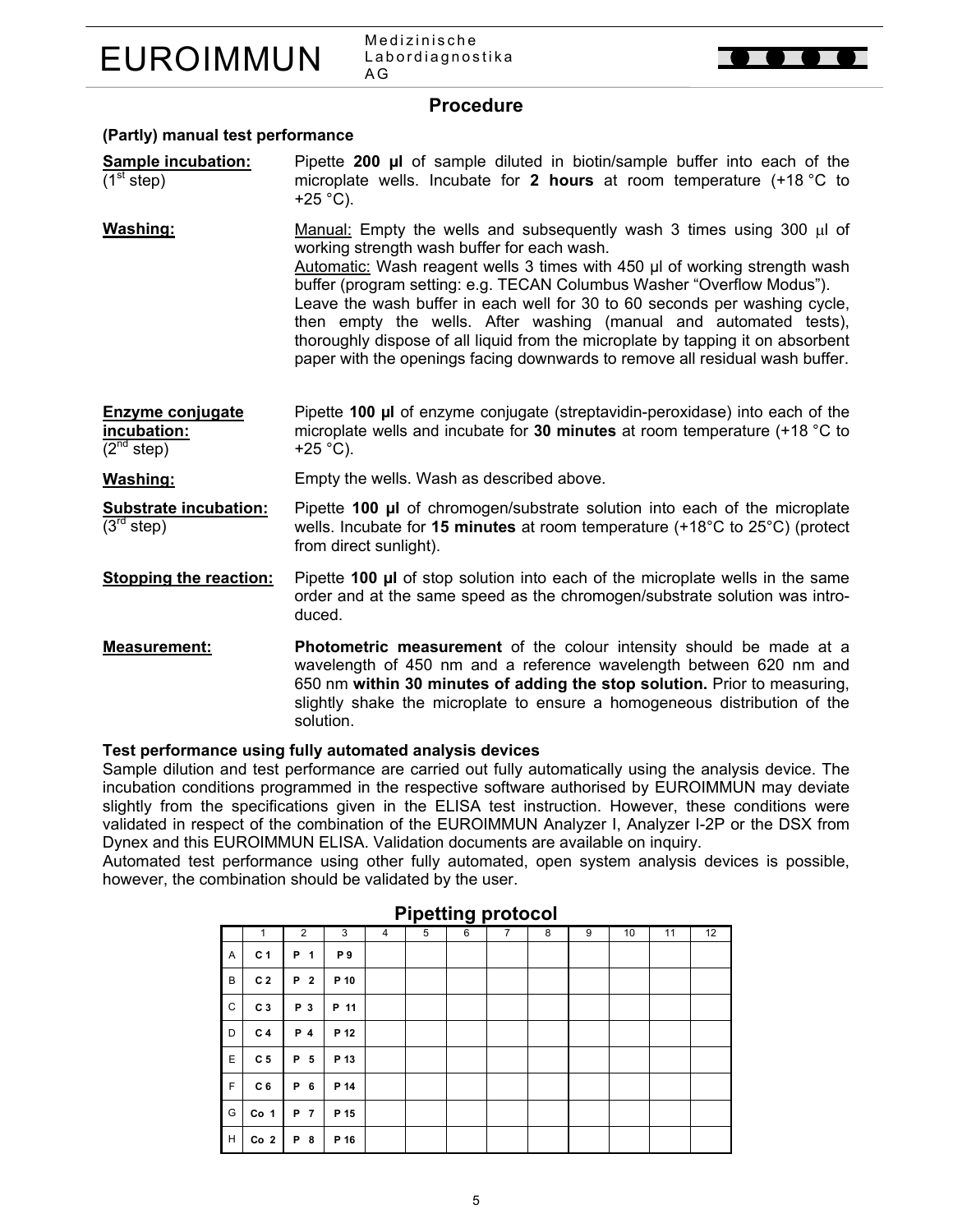Medizinische Labordiagnostika A G

The pipetting protocol for microtiter strips 1-6 is an example for the **quantitative analysis** of 16 patient sample (P 1 to P 16).

The calibrators (C 1 to C 6), the control 1 (Co1) and control 2 (Co2), and the patient samples have each been incubated in one well. The reliability of the ELISA test can be improved by duplicate determinations for each sample.

The controls serve as internal controls for the reliability of the test procedure. They should be assayed with each test run.

## **Calculation of results**

**Calibration:** As there is no international standard, the standards and controls are calibrated gravimetrically using UV-Vis (264nm) verified stock standards and compared with NIST standards (National Institute of Standards and Technology, USA), DEQAS (Vitamin D External Quality Assessment Scheme, UK) quality assessment data and in-house quality control sera.

For every group of tests performed, the values of the concentrations must lie within the limits stated for the relevant test kit lot. A quality control certificate containing these reference values is included. If the values specified for the controls are not achieved, the test results may be inaccurate and the test should be repeated.

**Quantitative analysis:** The standard curve from which the 25-OH vitamin D concentrations in the serum samples can be taken is obtained by point-to-point plotting of the OD values measured for the 6 calibration sera against the corresponding units (linear/log). Use "4-PL" or "cubic-spline" plotting for calculation of the standard curve by computer.

For correct logarithmic representation it might be necessary to set the concentration of calibrator 1 from 0 to e.g. 0.1 ng/ml. The following plot is an example of a typical calibration curve. Please do not use this curve for the determination of concentrations in patient samples.



If the optical density (OD) of a patient sample lies below the value of calibrator 6 (120 ng/ml), the result should be given as ">120 ng/ml". It is recommended that the sample be re-tested at an initial dilution of 1:2 with calibrator 1 before following the test instruction. The result in ng/ml read from the calibration curve for this sample must then be multiplied by a factor of 2.

If the optical density (OD) of a patient sample lies above the functional sensitivity (4 ng/ml), the result should be given as "<4 ng/ml".

For duplicate determinations the mean of the two values should be taken. If the two values deviate substantially from one another the sample should be retested.

Therapeutic decisions should not be made on the basis of results from this test, but only under consideration of clinical findings and further diagnostic values.

#### **Calculation:**

25-OH vitamin  $D_3$  (ng/mL) x 2.5 = 25-OH vitamin  $D_3$  (nmol/L)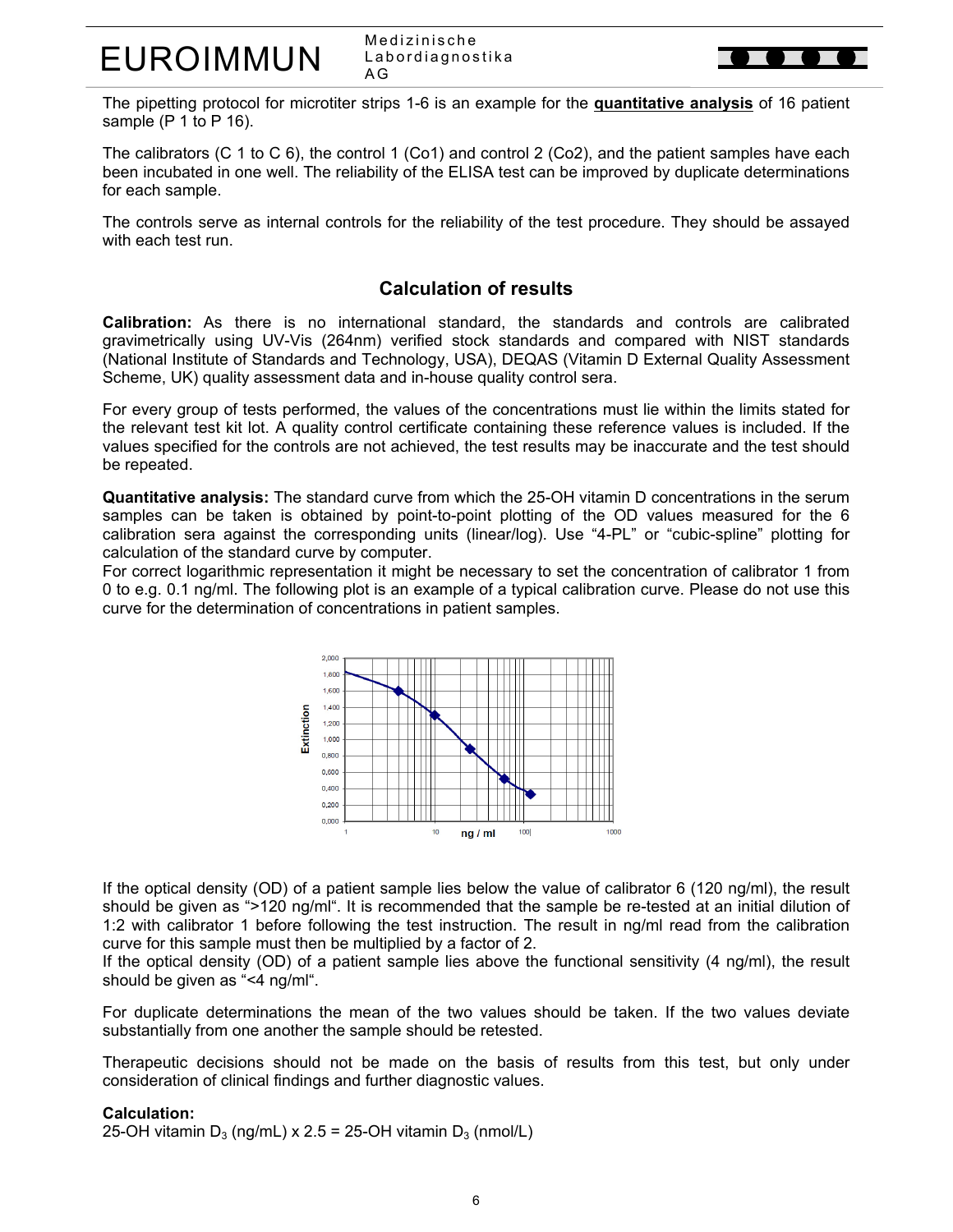

## **Limitations of the procedure**

- 1. This kit is used as an aid in diagnosis only. A positive result should be interpreted with clinical findings and other serological tests.
- 2. The results obtained from this assay are not diagnostic proof of the presence or absence of a disease.
- 3. The activity of the enzyme used is temperature-dependent and the OD values may vary. The higher the room temperature (+18°C to +25°C) during substrate incubation, the greater will be the OD values. Corresponding variations apply also to the incubation times. However, the calibrators are subject to the same influences, with the result that such variations will be largely compensated in the calculation of the result.
- 4. Adaptation of this assay for use with automated sample processors and other liquid handling devices, in whole or in part, may yield differences in test results from those obtained using the manual procedure. It is the responsibility of each laboratory to validate that their automated procedure yields test results within acceptable limits.
- 5. Insufficient washing (e.g., less than 3 wash cycles, too small wash buffer volumes, or shortened reaction times) can lead to incorrect OD values.

## **Expected values**

**Reference range:** The levels of 25-OH vitamin D were analyzed in a panel of 206 samples from healthy subjects (70 men and 136 women with an average age of 64 years; age range: 22 – 99 years) from a commercial source from the US. The observed median, minimum and maximum values as well as the 2.5% and 97.5% percentiles were similar to those reported for other devices cleared in the US.

| $n = 206$        | 25-OH Vitamin-D ELISA |               |  |
|------------------|-----------------------|---------------|--|
|                  | ng/ml                 | nmol/l        |  |
| Median           | 19.4                  | 48.4          |  |
| Range            | $< 4$ to 64.8         | < 10 to 162.0 |  |
| 2.5% percentile  | 5.4                   | 13.6          |  |
| 97.5% percentile |                       | 1174          |  |

This data is provided for guidance only. It is important for each laboratory to establish its own reference ranges, representative of its typical population. Also published studies representing the local population can be taken into consideration.

Interpretation criteria are provided by the US CDC/NCHS National Health and Nutrition Examination Surveys (NHANES) [14]:

| <b>Status</b>                   | Serum 25-OH vitamin-D |            |  |
|---------------------------------|-----------------------|------------|--|
|                                 | ng/ml                 | nmol/l     |  |
| At risk of vitamin D deficiency | < 12                  | < 30       |  |
| At risk of vitamin D inadequacy | $12 - 19$             | $30 - 49$  |  |
| Sufficient in vitamin D         | $20 - 50$             | $50 - 125$ |  |
| Possibly harmful vitamin D      | > 50                  | >125       |  |

The Endocrine Society Clinical Practice Guideline (2011) recently suggested a higher target level of at least 30 ng/ml [15]:

| <b>Status</b> | 25-OH vitamin-D |            |  |
|---------------|-----------------|------------|--|
|               | ng/ml           | nmol/l     |  |
| Deficiency    | ~120            | < 50       |  |
| Insufficiency | $20 - 29$       | $50 - 75$  |  |
| Sufficiency   | 100             | $75 - 250$ |  |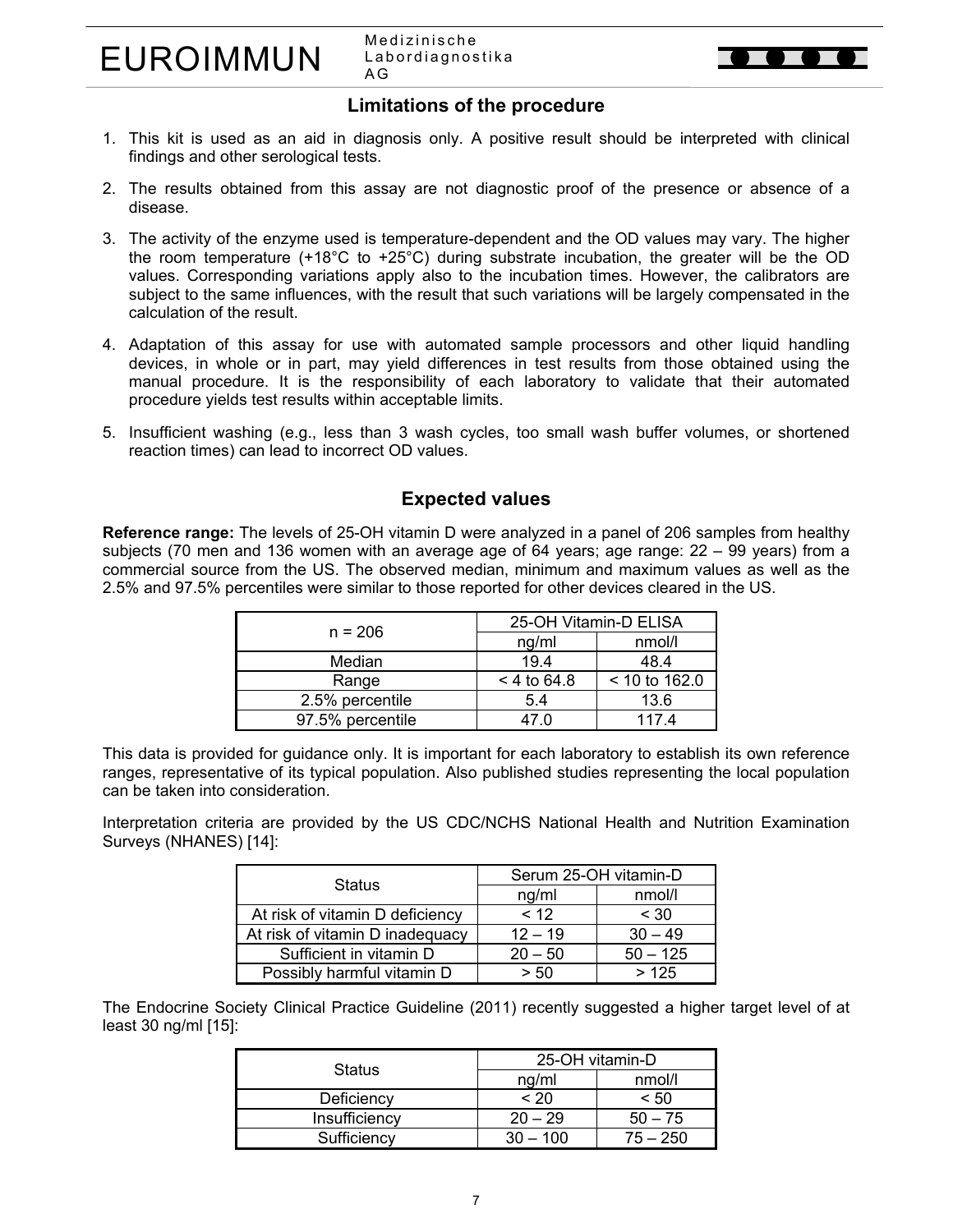Medizinische Labordiagnostika A G

## **Performance characteristics**

**Limit of blank (LoB), limit of detection (LoD) and functional sensitivity (FS):** LoB was determined as the concentration corresponding to the mean OD of the zero calibrator minus 1.645 times the standard deviation using the mean of 60 replicates for calibrator 1 (0 ng/ml) and the mean of 20 replicates for calibrator 2 (4 ng/ml). LoB was found to be 0.4 ng/ml.

LoD was determined as the LoB plus 1.645 times the standard deviation of 200 determinations from 5 samples in the low range of 2 to 10 ng/ml, measured in 5 independent runs with 8 replicates per run. The mean LoD was found to be 1.8 ng/ml.

FS is defined as the lowest concentration at which the potential regression line crosses the 20% CV line and was determined from a plot of the mean concentrations (X-axis) vs. % CVs (Y-axis). FS was found to be 4.0 ng/ml. Results below 4 ng/mL are reported as "< 4 ng/mL".

**Reproducibility:** The reproducibility of the test was investigated by determining the intra-, inter-assay and lot-to-lot coefficients of variation using 8 sera from different areas of the calibration curve. The intraassay CVs are based on 40 measurements for each serum and the inter-assay CVs on four measurements performed in ten different test runs. The inter-lot CVs are based on 32 determinations performed in 8 different runs on 4 different lots (with 2 runs per lot and 4 replicates per run).

|              | <b>Intra-Assay Variation</b><br>$n = 40$ |                  | <b>Lot-to-Lot Assay Variation</b><br>$n = 32$ |                        |                  |              | <b>Inter-Assay Variation</b><br>$n = 10x4$ |               |
|--------------|------------------------------------------|------------------|-----------------------------------------------|------------------------|------------------|--------------|--------------------------------------------|---------------|
| <b>Serum</b> | Mean<br>(ng/ml)                          | <b>CV</b><br>(%) | <b>Serum</b>                                  | <b>Mean</b><br>(ng/ml) | <b>CV</b><br>(%) | <b>Serum</b> | <b>Mean</b><br>(ng/ml)                     | CV<br>$(\% )$ |
|              | 4.1                                      | 12.4             |                                               | 7.3                    | 12.2             |              | 5.8                                        | 16.2          |
| 2            | 16.8                                     | 5.5              | 2                                             | 18.5                   | 10.2             | 2            | 16.6                                       | 7.8           |
| 3            | 24.6                                     | 6.9              | 3                                             | 24.8                   | 7.3              | 3            | 22.3                                       | 8.1           |
| 4            | 28.8                                     | 7.4              | 4                                             | 37.4                   | 6.1              | 4            | 34.8                                       | 8.6           |
| 5            | 42.9                                     | 4.2              | 5                                             | 47.6                   | 8.9              | 5            | 43.5                                       | 7.0           |
| 6            | 46.3                                     | 6.0              | 6                                             | 58.0                   | 7.0              | 6            | 55.3                                       | 6.7           |
|              | 68.7                                     | 5.1              |                                               | 74.3                   | 8.9              | 7            | 67.8                                       | 8.6           |
| 8            | 93.3                                     | 6.7              | 8                                             | 97.3                   | 9.5              | 8            | 94.4                                       | 8.3           |

**Linearity:** Sets of sample preparations were prepared by mixing of a natural negative sample (0 ng/ml) and high positive samples, covering the concentration range of 2 to 129 ng/ml. Each sample preparation was run in double determinations and polynomial regression performed of mean observed results vs expected results. The amount of non-linearity above the functional sensitivity of 4 ng/ml was found acceptable below 15%. The assay is sufficiently linear from 4 to 120 ng/ml.

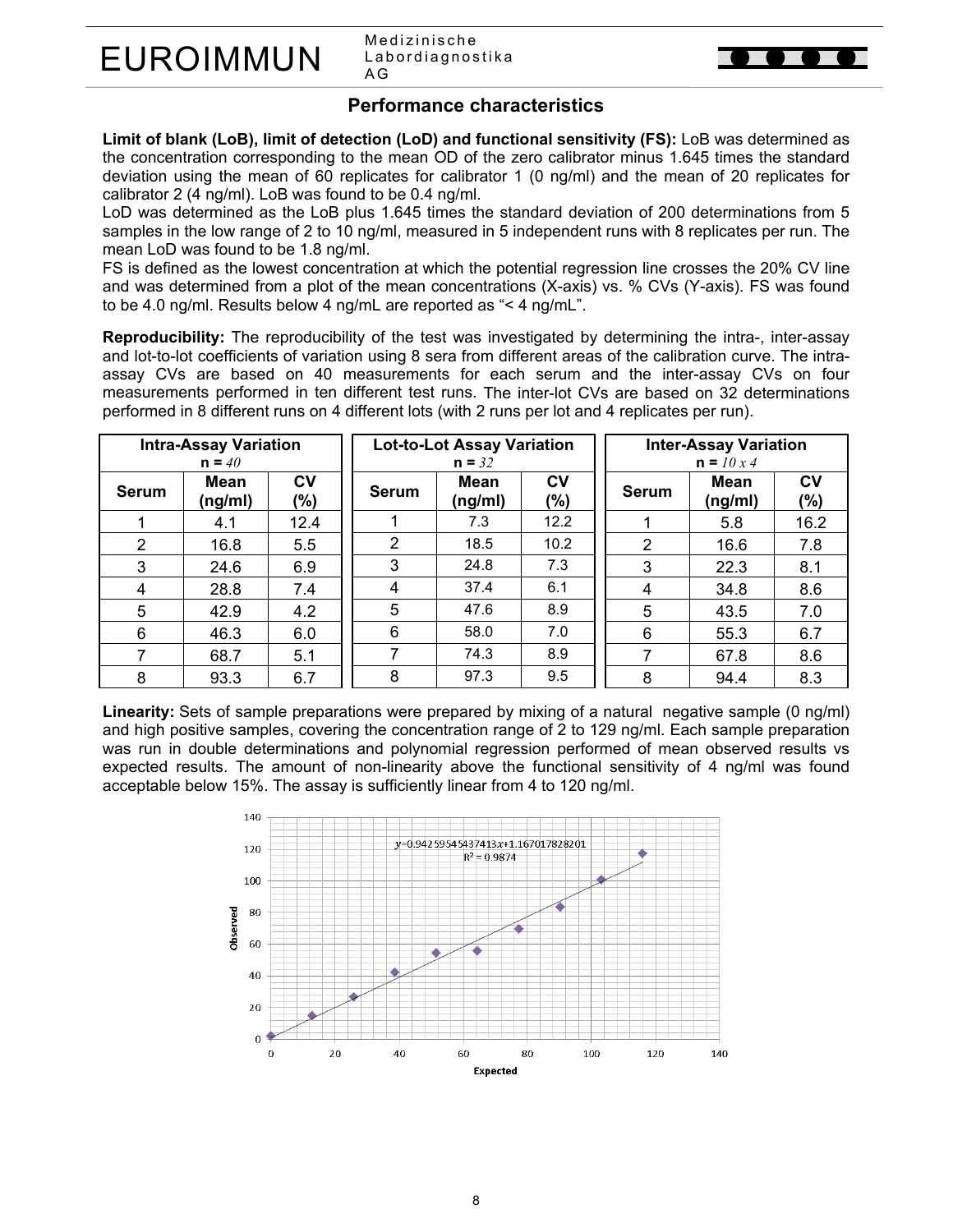Medizinische Labordiagnostika A G



**Cross reactivity:** This ELISA detects 25-OH Vitamin D<sub>2</sub> and D<sub>3</sub> specifically. Cross reactions with other metabolites are given in the following table.

| <b>Potential Cross-Reacting Substance</b> | <b>Conc. Spiked</b><br>(ng/ml) | <b>Conc. Observed</b><br>(ng/ml) | <b>Cross Reactivity</b><br>(%) |
|-------------------------------------------|--------------------------------|----------------------------------|--------------------------------|
| 25-OH Vitamin D3                          | 10.0                           | 10.0                             | 100                            |
| 25-OH Vitamin D2                          | 25.0                           | 24.3                             | 100                            |
| 24,25-OH Vitamin D3                       | 100                            | 0.3                              | 0.3                            |
| Cholecalciferol (Vit. D3)                 | 10,000                         | 3.4                              | 0.03                           |
| Ergocalciferol (Vitamin D2)               | 10,000                         | 5.1                              | 0.05                           |
| 1,25-OH Vitamin D3                        | 10.0                           | 4.3                              | $45*$                          |
| 1,25-OH Vitamin D2                        | 10.0                           | 19.8                             | $212*$                         |
| 3-epi-25-OH Vitamin D3                    | 10.0                           |                                  |                                |

\*Expected concentration in natural samples is below 100 ng/ml, so the obtained cross reactivity has no significant influence on results of 25-OH Vitamin D.

**Interferences:** Samples spiked with potential interfering substances showed no influence on the result up to a concentration of 750 mg/dl for hemoglobin, 2000 mg/dl for triglycerides, 40 mg/dl for bilirubin, 400 mg/dl for cholesterol, 1000 mg/dl for biotin and 10.0 mg/ml for ascorbic acid in this ELISA. Significant interference (above 10 % deviation from unspiked sample) was seen with 1000 mg/dl of hemoglobin.

**Serum/plasma comparison:** The usability of plasma was determined by assaying 38 serum samples (covering the concentration range of 9 – 105 ng/ml) and corresponding EDTA and heparin plasma samples drawn simultaneously. To ensure distribution across the reportable range, 3 sample pairs in the set were spiked with 25-OH Vitamin D. Passing-Bablok regression was calculated for each type of plasma. The results of the Passing-Bablok regression analysis are given below.

|                                    | <b>EDTA-Plasma</b>  | Heparin-Plasma      |
|------------------------------------|---------------------|---------------------|
| <b>Regression equation</b>         | $y = 0.29 + 0.99 x$ | $y = 0.55 + 0.97 x$ |
| 95% C.I. of intercept              | $-0.37$ to 1.18     | $-0.65$ to 1.33     |
| 95% C.I. of slope                  | 0.93 to 1.02        | 0.93 to 1.04        |
| Coefficient of determination $R^2$ | 0.996               | 0.993               |
| <b>Mean %recovery</b>              | 100 $%$             | 101%                |

 $y =$  concentration in serum (ng/ml),  $x =$  concentration in plasma (ng/ml)

**Method comparison:** Serum samples were obtained from different sources (141 prospective samples sent in for 25-OH-Vitamin D testing from a clinical laboratory, 28 samples from 25-OH-Vitamin D quality assessment programs, 5 samples from a 25-OH-Vitamin D quality control panel and 30 samples from normal blood donors). To ensure distribution across the reportable range, 36 samples (15 %) in the set were spiked with 25-OH Vitamin D. In total, 240 samples were collected, ranging from 4.1 to 119.1 ng/ml, and tested with the EUROIMMUN 25-OH Vitamin D ELISA and with a commercially available FDA-cleared ELISA assay. Results of linear regression analysis are shown in the table below.

|                                                           | 240                 |
|-----------------------------------------------------------|---------------------|
| Concentration range (predicate)                           | $4.1 - 110.4$ ng/ml |
| Concentration range (candidate)                           | $4.1 - 119.1$ ng/ml |
| Regression equation<br>$(y =$ candidate, $x =$ predicate) | $y = 0.78 + 1.08 x$ |
| 95% C.I. of intercept                                     | $-0.06 - 1.63$      |
| 95% C.I. of slope                                         | $1.06 - 1.11$       |
| <b>Correlation coefficient R</b>                          | 0.9858              |
| 95% C.I. of R                                             | $0.9817 - 0.9890$   |

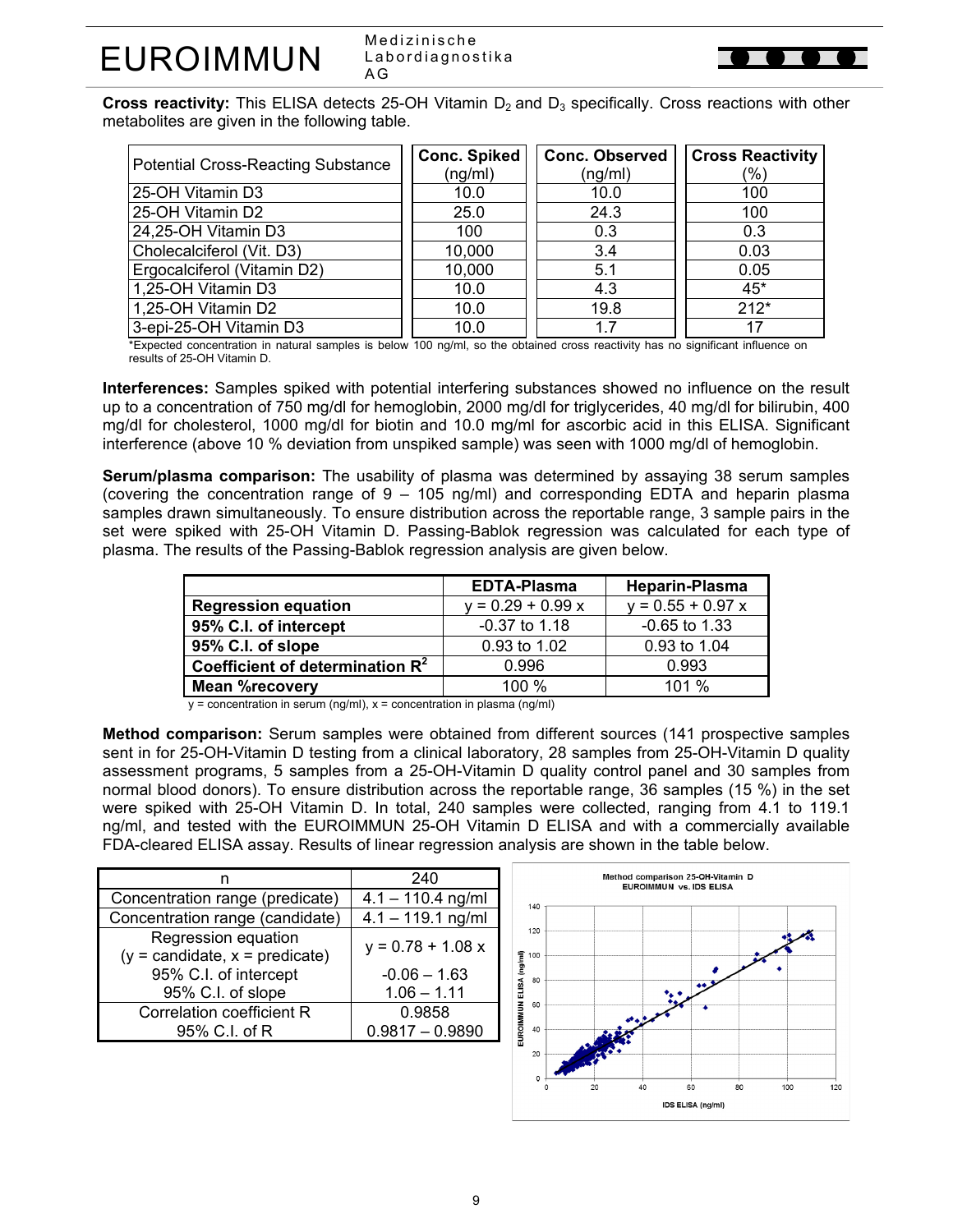### **Literature references**

- 1. Fan LY, Zhong RQ, Tu XQ, Zhu Y, Gong CL, Zhou L, Zhao ZX, Feltens\* R, Pfeiffer\* T. (\*EUROIMMUN AG). **Genetic association of vitamin D receptor polymorphisms with primary biliary cirrhosis and autoimmune liver diseases on Chinese.** [Article in Chinese] Zhonghua Yi Xue Za Zhi 83 (2003) 1852-1855.
- 2. Ginde AA, Liu MC, Camargo CA Jr. **Demographic differences and trends of vitamin D insufficiency in the US population, 1988-2004.** Arch Intern Med 169 (2009) 626-632.
- 3. EUROIMMUN AG. Stöcker W, Schlumberger W, Krüger C. **Alle Beiträge zum Thema Autoimmundiagnostik.** In: Gressner A, Arndt T (Hrsg.) Lexikon der Medizinischen Laboratoriumsdiagnostik. 2. Auflage. Springer Medizin Verlag, Heidelberg (2012).
- 4. Holick MF, Chen TC. **Vitamin D deficiency: a worldwide problem with health consequences.** Am J Clin Nutr 87 (2008) 1080-1086.
- 5. Joseph AJ, George B, Pulimood AB, Seshadri MS, Chacko A. **25 (OH) vitamin D level in Crohn's disease: association with sun exposure & disease activity.** Indian J Med Res 130 (2009) 133- 137.
- 6. Judd SE, Tangpricha V. **Vitamin D deficiency and risk for cardiovascular disease.** Am J Med Sci 338 (2009) 40-44.
- 7. Knutsen KV, Brekke M, Gjelstad S, Lagerløv P**. Vitamin D status in patients with musculoskeletal pain, fatigue and headache: a cross-sectional descriptive study in a multi-ethnic general practice in Norway.** Scand J Prim Health Care 28 (2010) 166-171.
- 8. Kumar J, Muntner P, Kaskel FJ, Hailpern SM, Melamed ML. **Prevalence and associations of 25 hydroxyvitamin D deficiency in US children: NHANES 2001-2004.** Pediatrics 124 (2009) 362-370.
- 9. Littorin B, Blom P, Schölin A, Arnqvist HJ, Blohmé G, Bolinder J, Ekbom-Schnell A, Eriksson JW, Gudbjörnsdottir S, Nyström L, Ostman J, Sundkvist G. **Lower levels of plasma 25-hydroxyvitamin D among young adults at diagnosis of autoimmune type 1 diabetes compared with control subjects: results from the nationwide Diabetes Incidence Study in Sweden (DISS).** Diabetologia 49 (2006) 2847-2852.
- 10. Park SY, Murphy SP, Wilkens LR, Stram DO, Henderson BE, Kolonel LN. **Calcium, vitamin D, and dairy product intake and prostate cancer risk: the Multiethnic Cohort Study.** Am J Epidemiol 166 (2007) 1259-1269.
- 11. Rossini M, Maddali Bongi S, La Montagna G, Minisola G, Malavolta N, Bernini L, Cacace E, Sinigaglia L, Di Munno O, Adami S. **Vitamin D deficiency in rheumatoid arthritis: prevalence, determinants and associations with disease activity and disability.** Arthritis Res Ther 12 (2010) R216
- 12. Szodoray P, Nakken B, Gaal J, Jonsson R, Szegedi A, Zold E, Szegedi G, Brun JG, Gesztelyi R, Zeher M, Bodolay E. **The complex role of vitamin D in autoimmune diseases.** Scand J Immunol 68 (2008) 261-269.
- 13. Yetley EA. **Assessing the vitamin D status of the US population.** Am J Clin Nutr 88 (2008) 558- 564.
- 14. Looker AC, Johnson CL, Lacher DA, Pfeiffer CM, Schleicher RL, Sempos CT. **Vitamin D status: United States, 2001–2006.** NCHS data brief, no 59. Hyattsville, MD: National Center for Health Statistics (2011).
- 15. Holick MF, Binkley NC, Bischoff-Ferrari HA, Gordon CM, Hanley DA, Heaney RP, Murad MH, Weaver CM. **Evaluation, Treatment, and Prevention of Vitamin D Deficiency: an Endocrine Society Clinical Practice Guideline.** J Clin Endocrinol Metabol 96 (2011) 1911-1930.